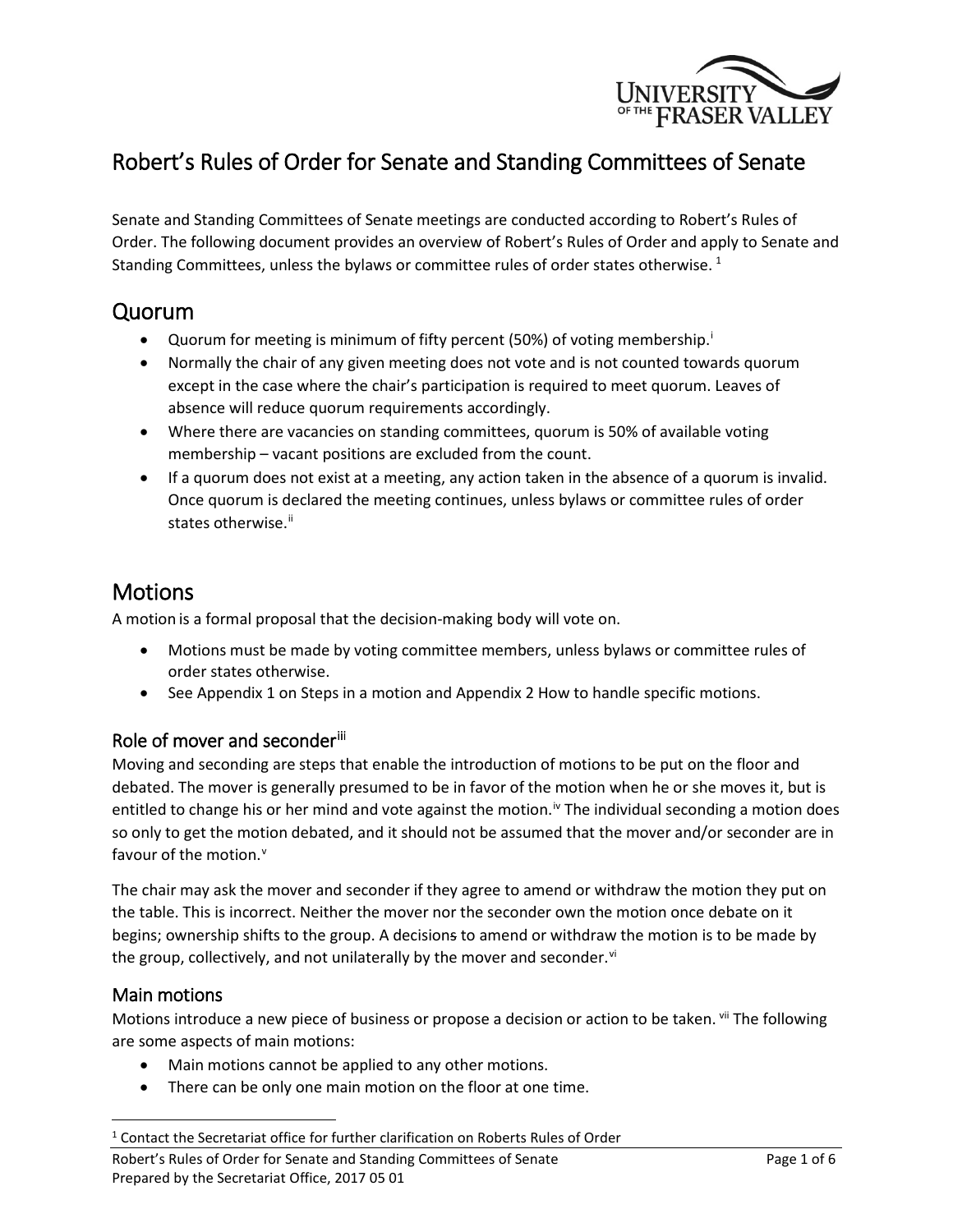

• They are debatable, amendable, and can be reconsidered.

#### Subsidiary motions: <sup>[viii](#page-5-7)</sup>

Motions that affect or change how a main motion is handled. Subsidiary motions are voted on before the main motion. Examples include:

**Postpone to a certain time<sup>[ix](#page-5-8)</sup>**: To move to a later, specified time on the agenda or to the next meeting.

Amendments<sup>[x](#page-5-9)</sup>: Used to clarify or modify a motion under consideration.

- Must state exact wording and where in the main motion the change is to be made.
- Amendments must be germane
- When an amendment needs to be amended, a secondary amendment results. Secondary amendments may not themselves be amended.
- A friendly amendment is an amendment to a motion that is perceived by all parties as an enhancement to the original motion, often only as clarification of intent. A friendly amendment should be handled the same as a regular amendment and must be adopted by the full body, either by a vote or by unanimous consent.

**Commit or refer[xi:](#page-5-10)** Assigns the motion to a delegated committee for action (e.g., investigation or a report). The motion should specify the committee (or committee make-up if a special committee is to be formed) and deadline.

**Table[xii](#page-5-11):** To lay aside the business at hand in such a manner that it will be considered later in the meeting.

**Withdraw:** Before debate begins, a motion may be withdrawn by the mover. Once debate begins, only the assembly – by a majority vote or general consent – can withdraw it.

**Limit or Extend Debate[xiii:](#page-5-12)** Use when circumstances call for shorter or longer speech.

**Previous Question<sup>[xiv](#page-5-13)</sup>:** To close the debate and bring to an immediate vote.

**Adjourn[xv](#page-5-14):** A motion to end the meeting.

**Motions that Bring a Question Before the Assembly Again:**

- **Take from the Table[xvi](#page-5-15) -** resume consideration of a main motion.
- **Rescind, Repeal or Annul[xvii](#page-5-16) -** cancel something that has been previously approved.
- **Amend Something Previous Adoptedxvill proposal to modify wording or text previously** approved.
- **Discharge a Committee[xix](#page-5-17)** if a question has been referred to or a task assigned to a committee that has not made a final report, the committee may be discharged to allow the committee to take action or to drop the motion.
- **Reconsider[xx](#page-5-18) -** within the same meeting that a motion has been voted on, the question may come before the assembly again as if it had not been voted on.

# Debating<sup>xxi</sup>

Each speaker must first be acknowledged by the chair. When there are several people wishing to speak, each may speak in turn, and may not speak again until all others have had a turn. Speakers must keep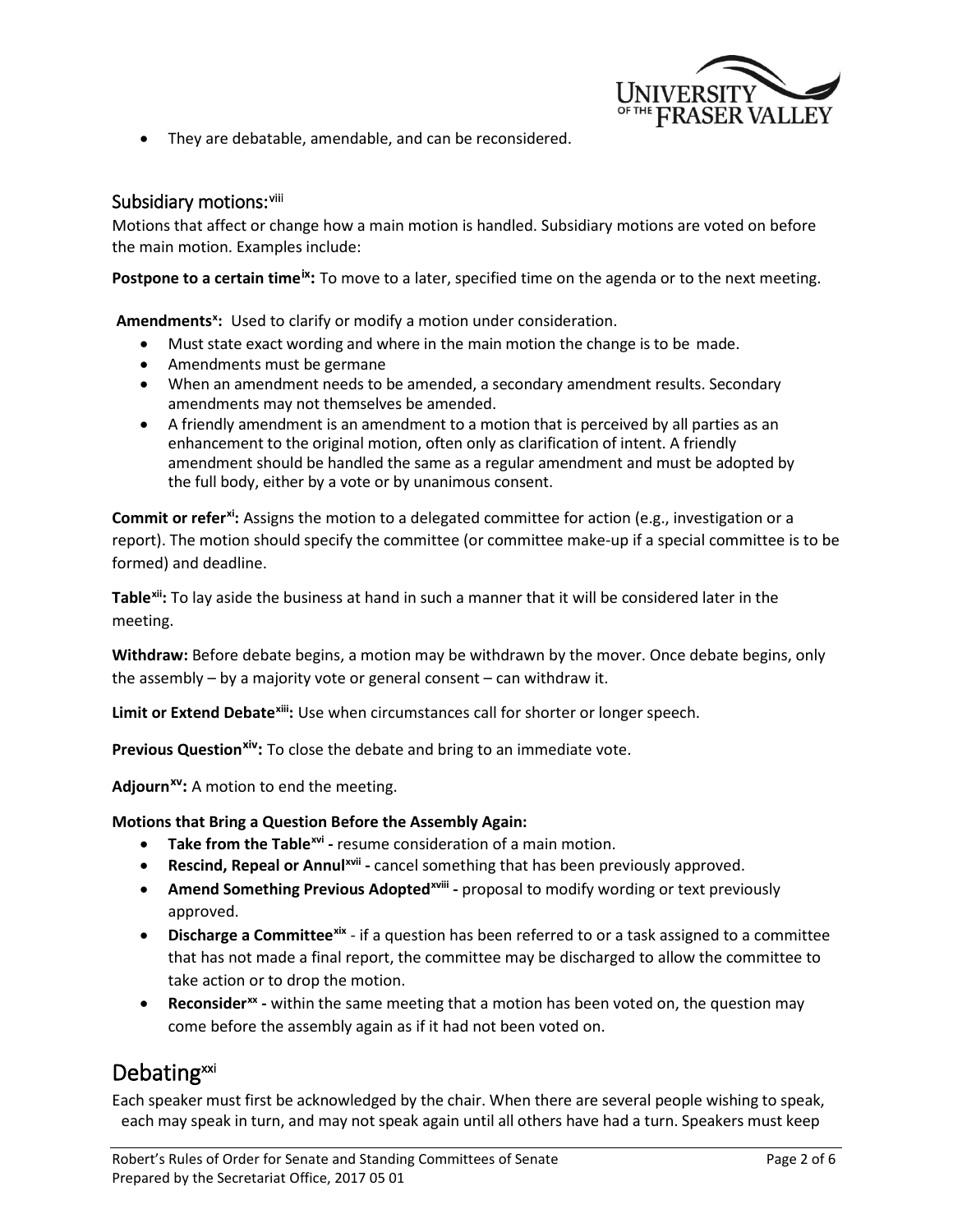

remarks relevant and appropriate to the discussion, on subject, and adhere to time limits.

A person may interrupt a speaker for these reasons only:

- to get information about business point of information
- to get information about rules parliamentary inquiry
- if he/she can't hear, safety reasons, comfort, etc. question of privilege
- if he/she see a breach of the rules point of order
- if he/she disagrees with the chair's ruling appeal

## Voting

- *Putting the question* is when the chair calls for a vote on a motion. Voting is usually by show of hands, after the chair clarifies to the assembly what they are voting on.<sup>[xxii](#page-5-20)</sup>
- Motions proposed usually require approval by a majority of all voting members present (i.e. more than 50% of the votes cast) although some motions, such as motions to limit or end debate, or suspend the rules require 2/3 of the votes cast. The committee chair may vote, unless by-laws or committee rules of orders state otherwise.
- Ex-officio means "by virtue of office"; an ex-officio member is a person who is entitled to a position on a board or committee for as long as he or she holds a certain office. Ex-officio members of boards and committees have the same rights and privileges as all other members, [i](#page-5-21)ncluding the right to vote, unless the by-laws or committee rules of orders state otherwise.<sup>xxiii</sup>

#### Abstention<sup>[xxiv](#page-5-22)</sup>

In tallying the votes, abstentions do not count towards the in favour votes. If a vote fails as a result of abstentions, then the discussion will reopen and the vote will be called again on the majority of those present and voting (this time excluding abstentions).

Members should abstain when they have a direct personal interest in the matter that amounts to a real or perceived conflict of interest.

## References

Henry M. Robert III and others, *Robert's Rules of Order Newly Revised*, 11th ed. (Da Capo Press, 2011).

UFV Senate Bylaws – see<http://www.ufv.ca/senate/>

SGC Rules for the Conduct of Business – see [http://www.ufv.ca/senate/standing-committees/senate](http://www.ufv.ca/senate/standing-committees/senate-governance-committee/)[governance-committee/](http://www.ufv.ca/senate/standing-committees/senate-governance-committee/)

Senate Standing Committee Rules for the Conduct of Business - see [http://www.ufv.ca/senate/standing](http://www.ufv.ca/senate/standing-committees/)[committees/](http://www.ufv.ca/senate/standing-committees/)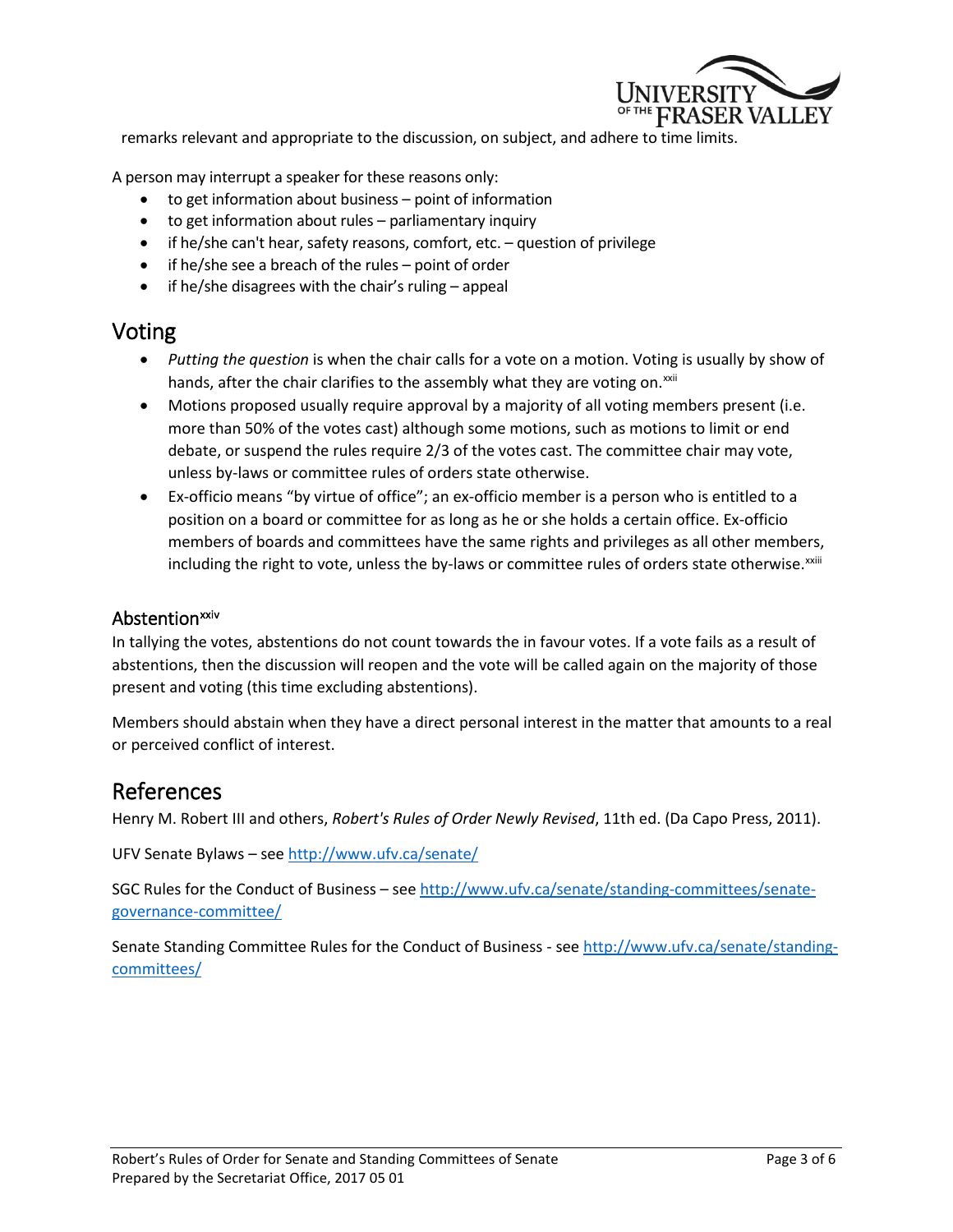

## **Appendix 1 - Steps in a motion**

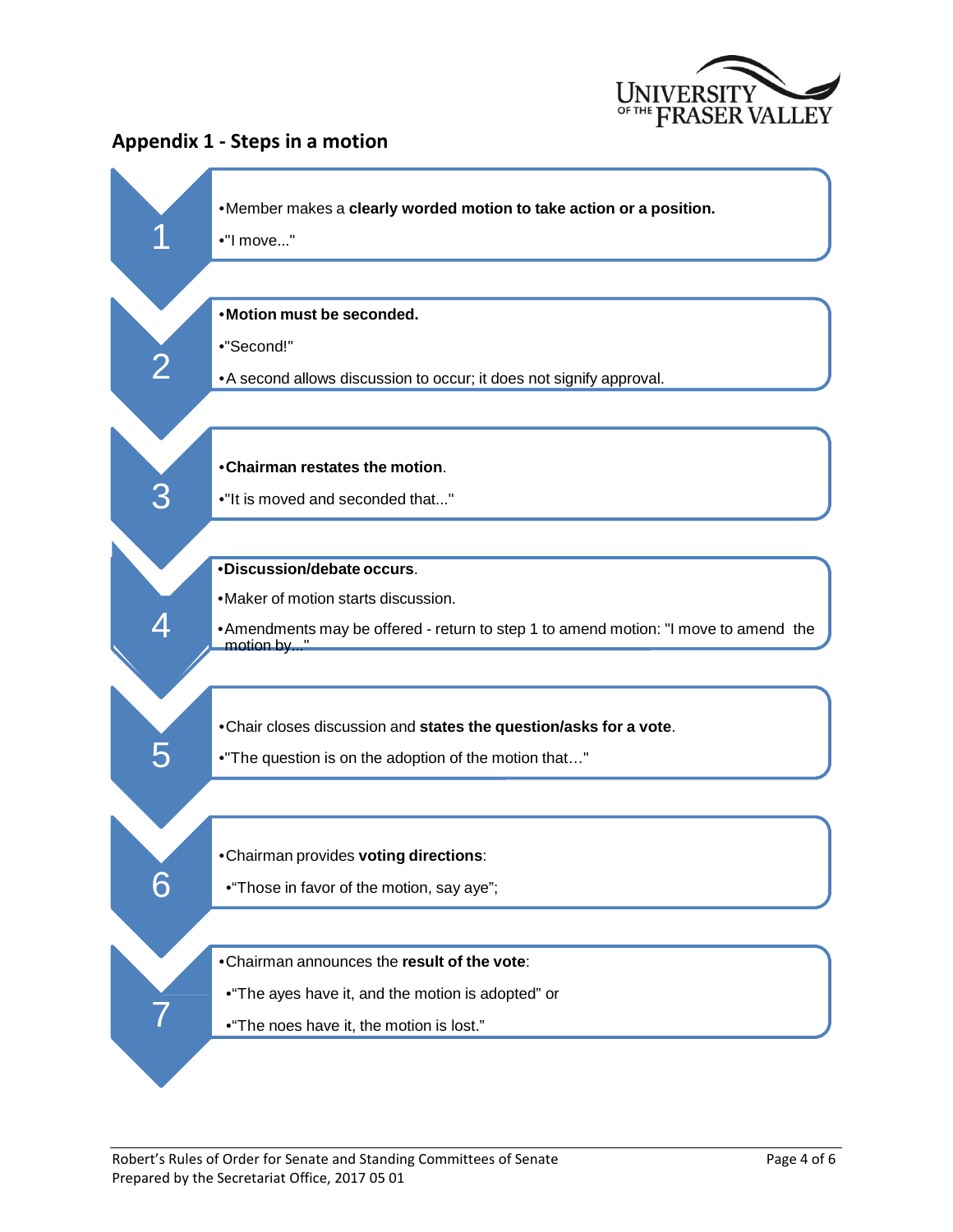

## **Appendix 2 - How specific motions are handled**

These motions are listed in order of precedence. A motion can be introduced if it is higher on the chart than the pending motion.

**S** indicates the section from Robert's Rules.

| <b>PURPOSE:</b>                                             | <b>YOU SAY:</b>                               | <b>INTERRUPT?</b> | <b>2ND?</b> | <b>DEBATE?</b> | <b>AMEND?</b> | <b>VOTE?</b> | $\mathsf{S}$ |
|-------------------------------------------------------------|-----------------------------------------------|-------------------|-------------|----------------|---------------|--------------|--------------|
| Close meeting                                               | I move to adjourn                             | No                | Yes         | No.            | No            | Majority     | 21           |
| Make to follow<br>agenda                                    | I request regular<br>order be resumed         | Yes               | <b>No</b>   | <b>No</b>      | <b>No</b>     | <b>None</b>  | 18           |
| Lay aside<br>temporarily                                    | I move to lay the<br>question on the<br>table | <b>No</b>         | Yes         | <b>No</b>      | <b>No</b>     | Majority     | 17           |
| Close debate                                                | I move the<br>previous question               | No                | Yes         | No             | No            | 2/3          | 16           |
| Limit or extend<br>debate                                   | I move that debate<br>be limited to           | No                | Yes         | No             | Yes           | 2/3          | 15           |
| Postpone to a<br>certain time                               | I move to<br>postpone the<br>motion to        | No                | Yes         | Yes            | Yes           | Majority     | 14           |
| Refer to<br>committee                                       | I move to refer the<br>motion to              | <b>No</b>         | Yes         | Yes            | Yes           | Majority     | 13           |
| Modify wording of<br>motion                                 | I move to amend<br>the motion by              | No                | Yes         | Yes            | Yes           | Majority     | 12           |
| <b>Bring business</b><br>before assembly (a<br>main motion) | I move that [or<br>"to"]                      | <b>No</b>         | Yes         | Yes            | Yes           | Majority     | 10           |

| decided upon immediately.                                                                                                        | Incidental Motions. No order of precedence. These motions question procedure and are |                   |             |                |               |              |    |  |  |
|----------------------------------------------------------------------------------------------------------------------------------|--------------------------------------------------------------------------------------|-------------------|-------------|----------------|---------------|--------------|----|--|--|
| <b>PURPOSE:</b>                                                                                                                  | <b>YOU SAY:</b>                                                                      | <b>INTERRUPT?</b> | <b>2ND?</b> | <b>DEBATE?</b> | <b>AMEND?</b> | <b>VOTE?</b> | C  |  |  |
| Enforce rules                                                                                                                    | Point of Order                                                                       | Yes               | No.         | No             | No.           | None         |    |  |  |
| Request for<br>information                                                                                                       | Point of<br>information                                                              | Yes               | No.         | No             | No            | None         | 33 |  |  |
| Motions That Bring a Question Again Before the Assembly. No order of precedence. Introduce only when nothing else<br>is pending. |                                                                                      |                   |             |                |               |              |    |  |  |
| <b>PURPOSE:</b>                                                                                                                  | <b>YOU SAY:</b>                                                                      | <b>INTERRUPT?</b> | <b>2ND?</b> | <b>DEBATE?</b> | <b>AMEND?</b> | <b>VOTE?</b> | S  |  |  |